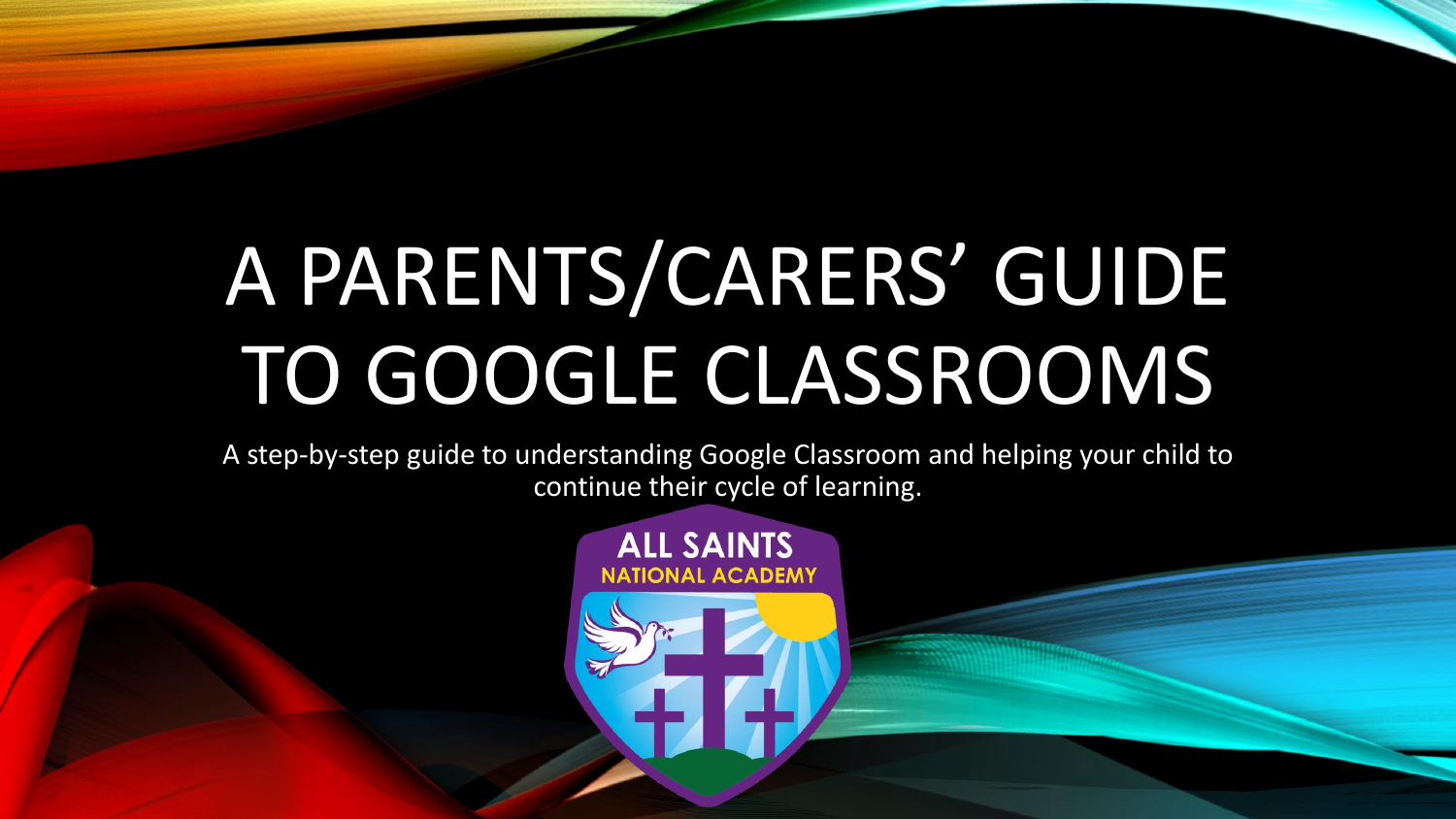

#### WHAT IS GOOGLE CLASSROOM?

Google Classroom is a safe and secure web service that allows teachers to create, distribute and mark assignments in a paperless way. Google Classroom is a digital platform that we use at All Saints National Academy to share information, home learning tasks and feedback with our pupils. Think of Google Classrooms as your child's link to digital learning.



### **Google Classroom**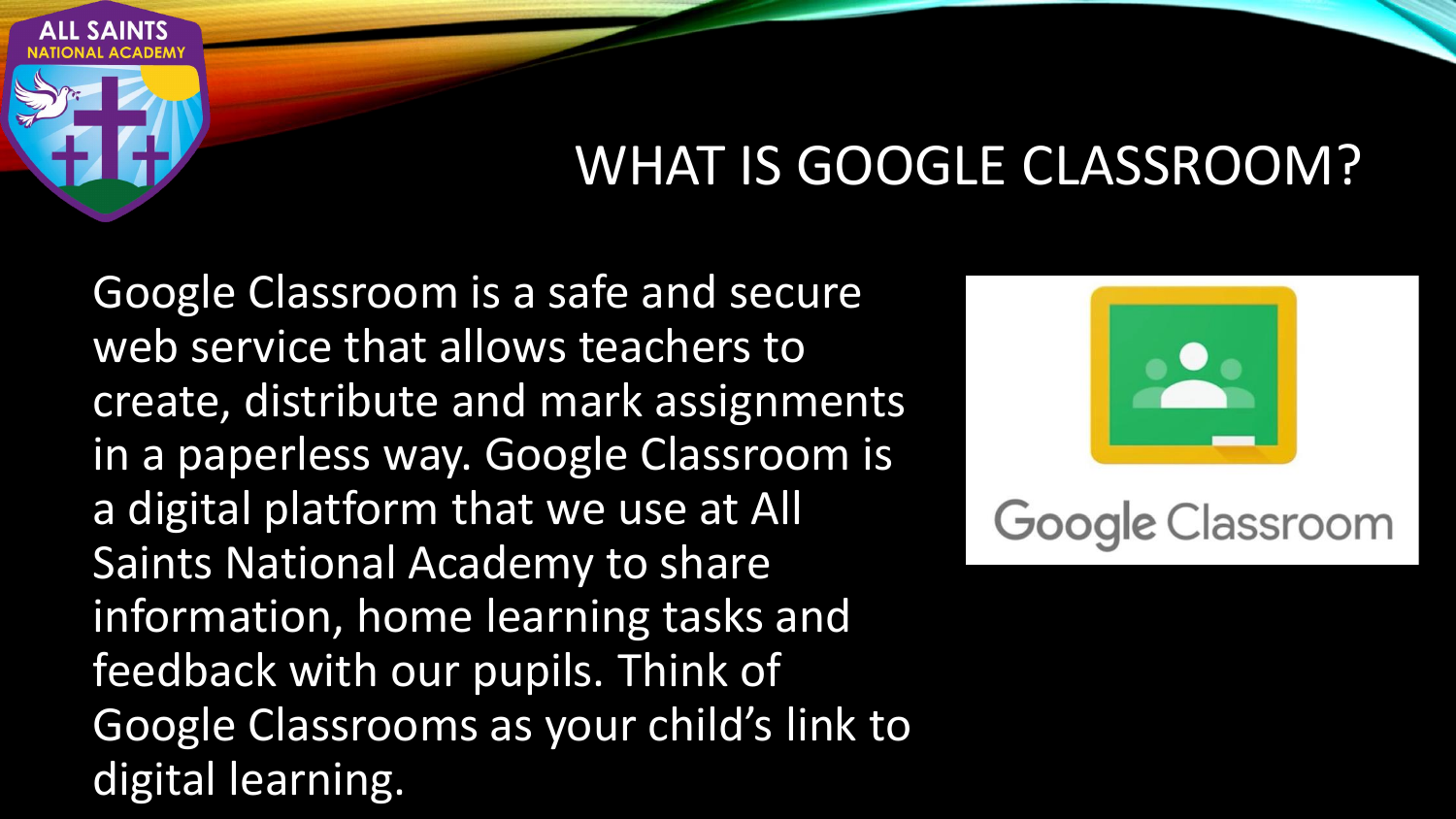

## GETTING STARTED USERNAME AND PASSWORD

All pupils at All Saints National Academy have been provided with a secure login and password that is unique to them to access Google Classrooms.

Their username is made up of:

- their first name
- initial of their last name
- @asna.walsall.sch.uk

For example:

A child in year six called Jane Smith, this would be janes@asna.walsall.sch.uk

If your child has any difficulty in accessing their account please do not hesitate to contact us so that we can help them. You can contact their class teacher via email or Class Dojo.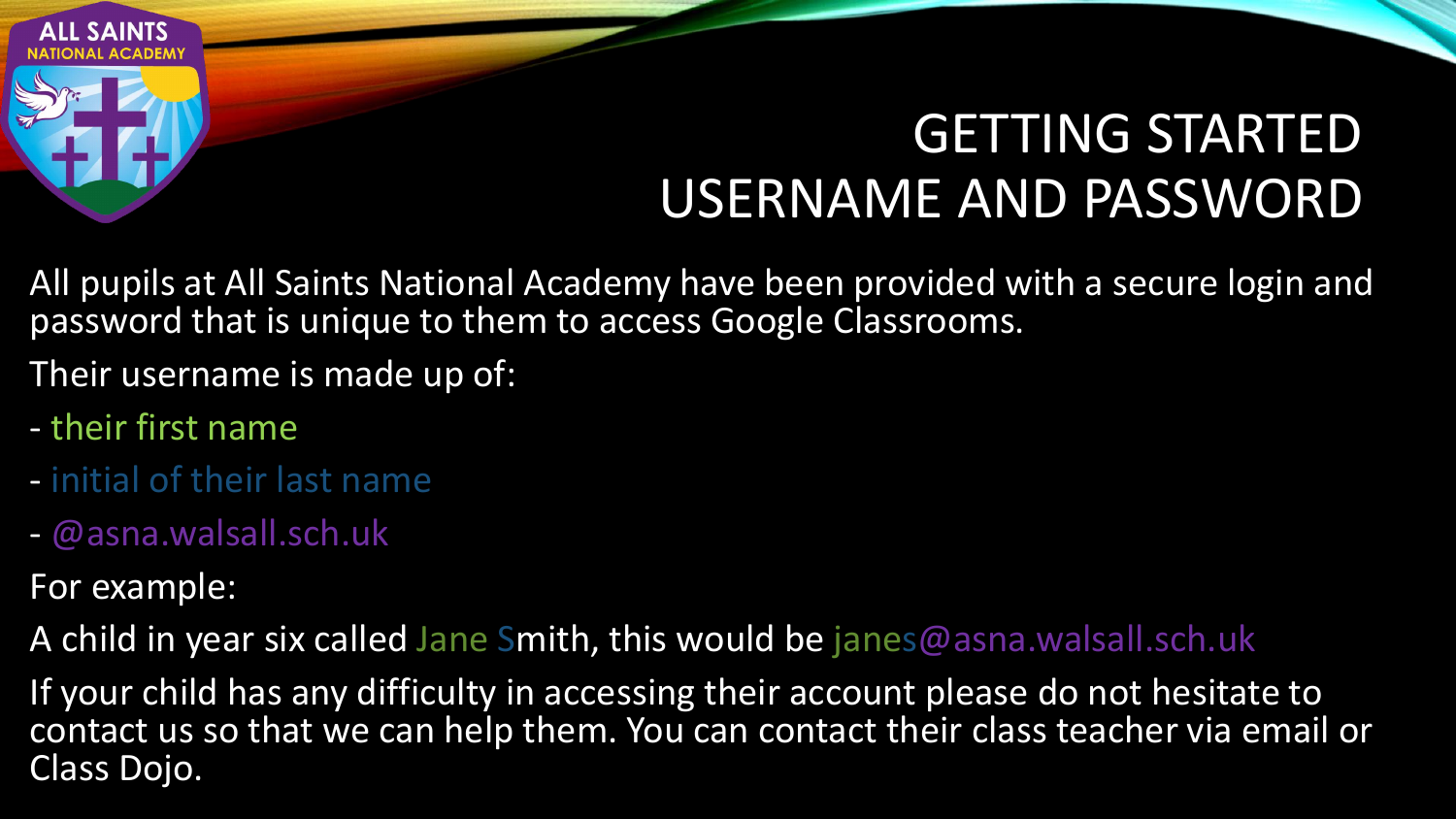

### ACCESSING GOOGLE CLASSROOM

If accessing through a Desktop PC, Mac or laptop, this can be done by clicking on this link [https://classroom.google.com](https://classroom.google.com/) or typing it into the search bar on your browser.

If you are using a Chromebook, you will need to download the Google Classroom app from the Web Store.

If you are using an iPad or other tablet or smartphone, it may be easier for you to download the free Google Classroom app from the App Store.



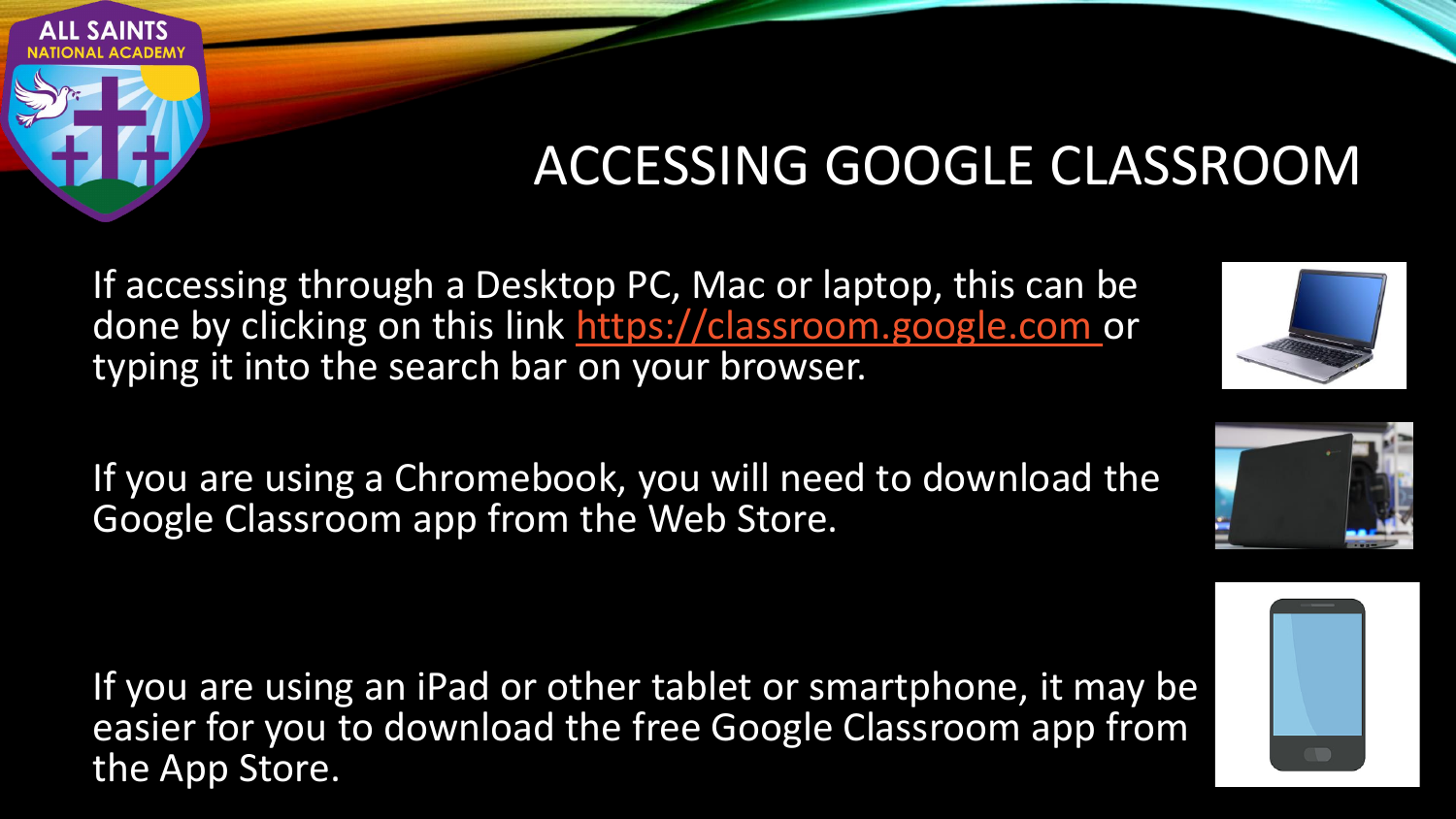

#### Step 1

Click [https://classroom.google.c](https://classroom.google.com/) om or download the Google Classroom app (see previous page for more



#### LOGGING INTO GOOGLE CLASSROOM

#### Step 2

To sign in your child should enter their username as detailed previously. This needs to be the full username including the @asna.Walsall.sch.uk part.

Click next.

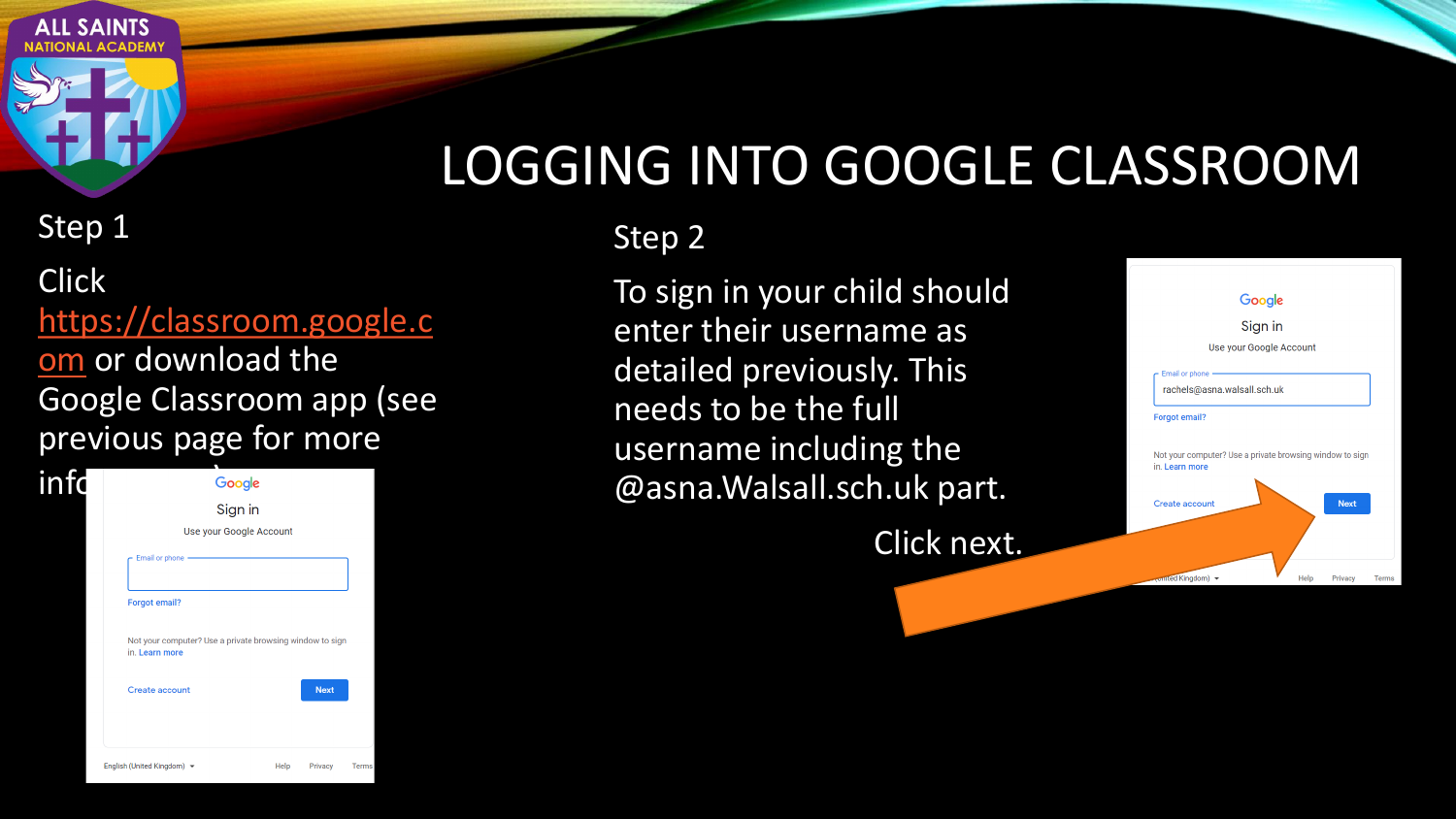

#### LOGGING INTO GOOGLE CLASSROOM

#### Step 3

Type in your password and click 'next'. Now you will see that you are signed in to your Google Account.

| Enter your password |             |
|---------------------|-------------|
| Show password       |             |
| Forgot password?    | <b>Next</b> |

Step 4

To sign in your child should enter their username as detailed previously. This needs to be the full username including the @asna.Walsall.sch.uk part.

Click 'next'.



You have now logged in successfully.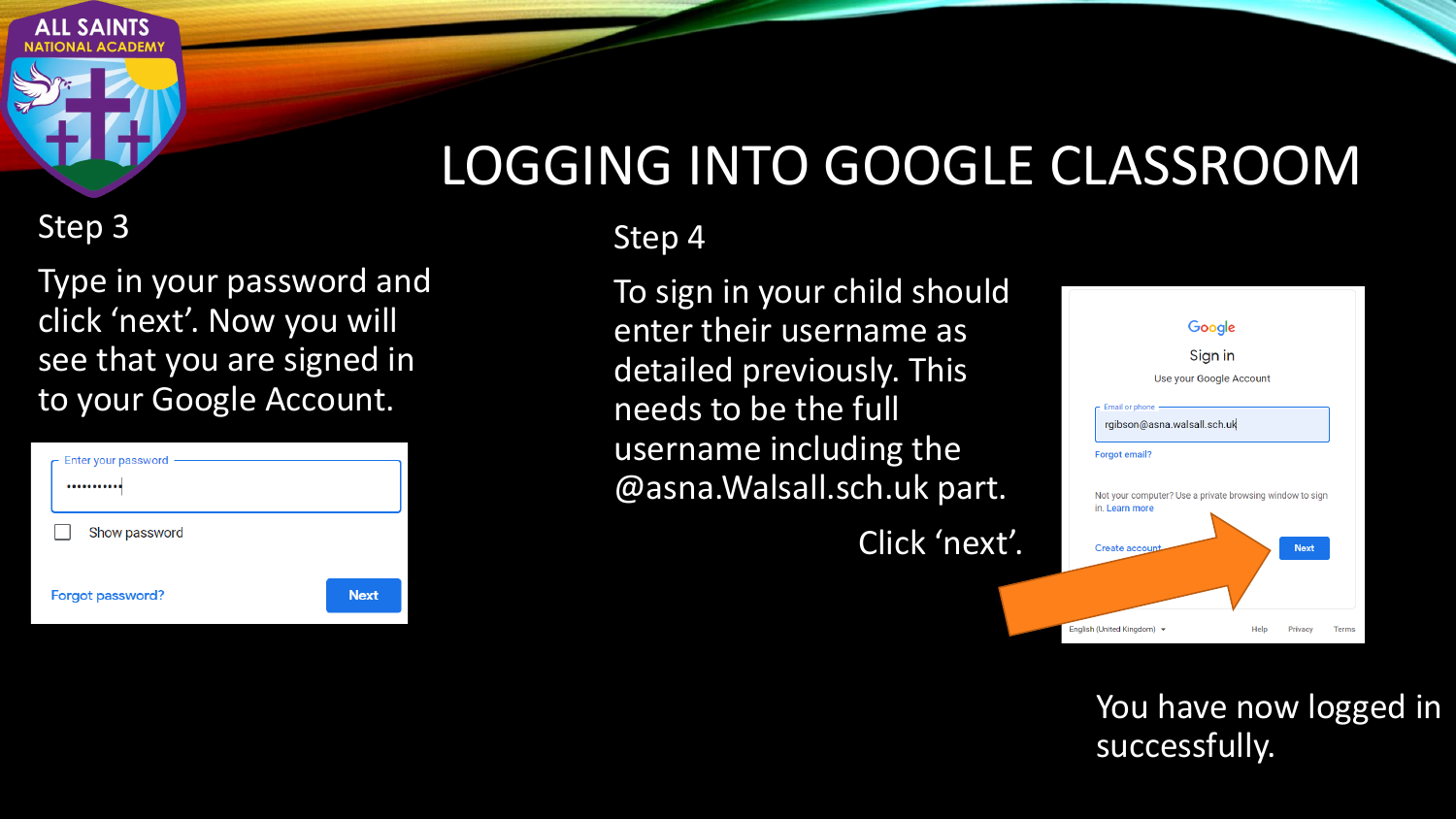

#### GOOGLE SUITE

On the top right hand corner you will see the 9 squares (also referred to as) the waffle) icon. Click this.

This shows you ALL the Google Apps your child has access to.



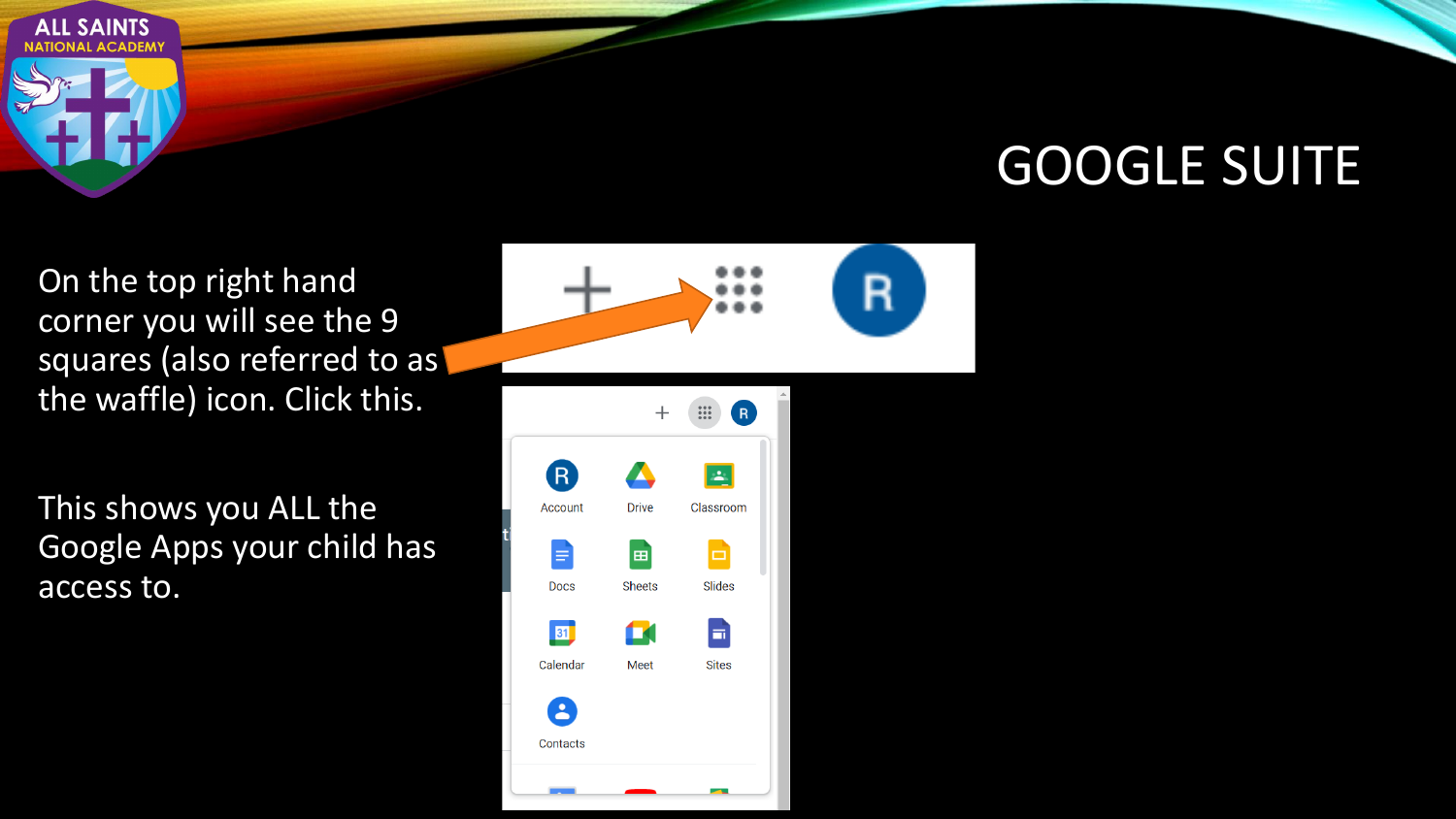#### NAVIGATING GOOGLE CLASSROOM

- a) Click on the 9 squares 'waffle button' and then click the Google Classroom icon.
- b) You will see a screen with any classroom that your child has been added to.

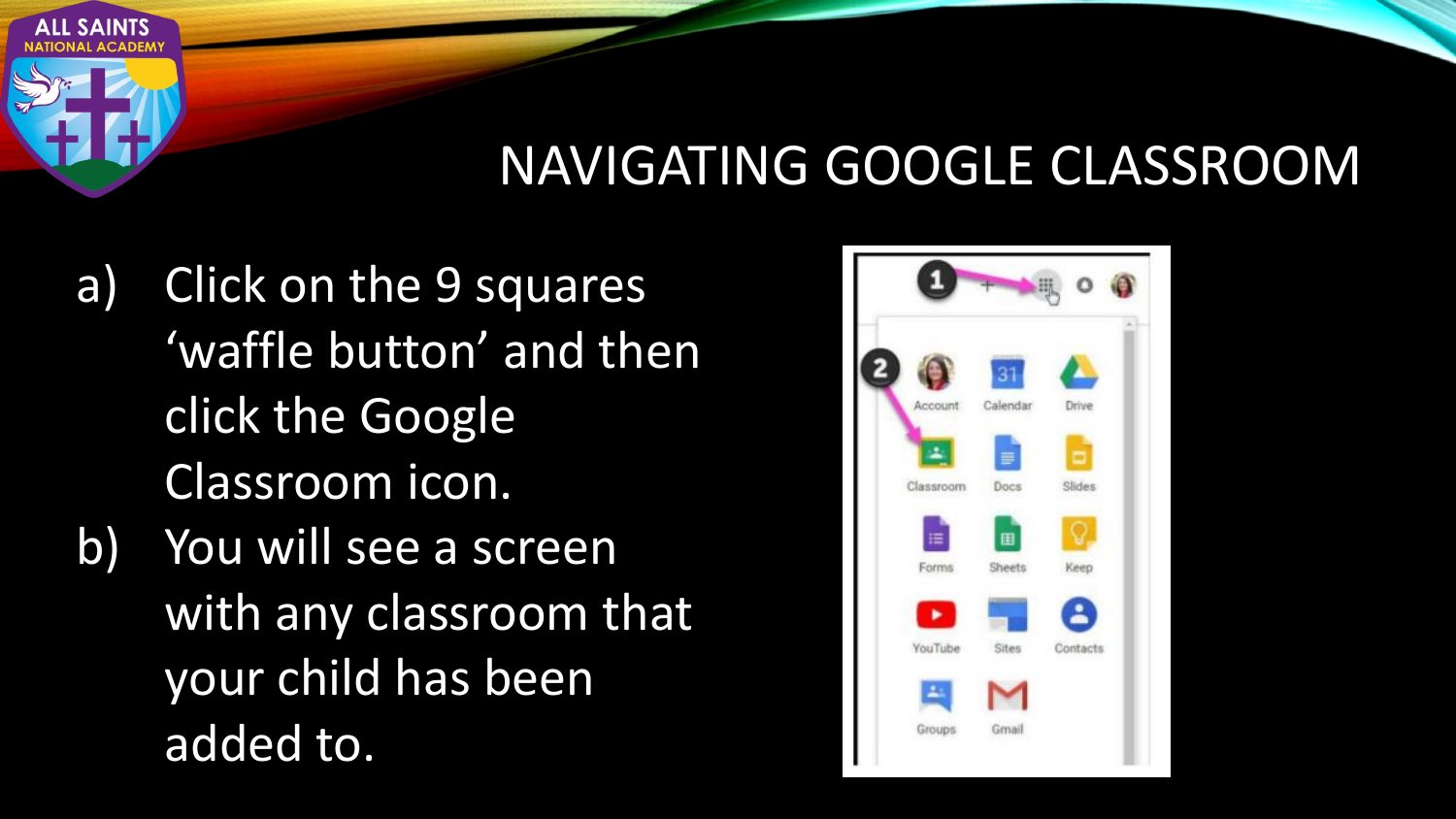

#### PAGE TOOLS

#### Click on your child's class.

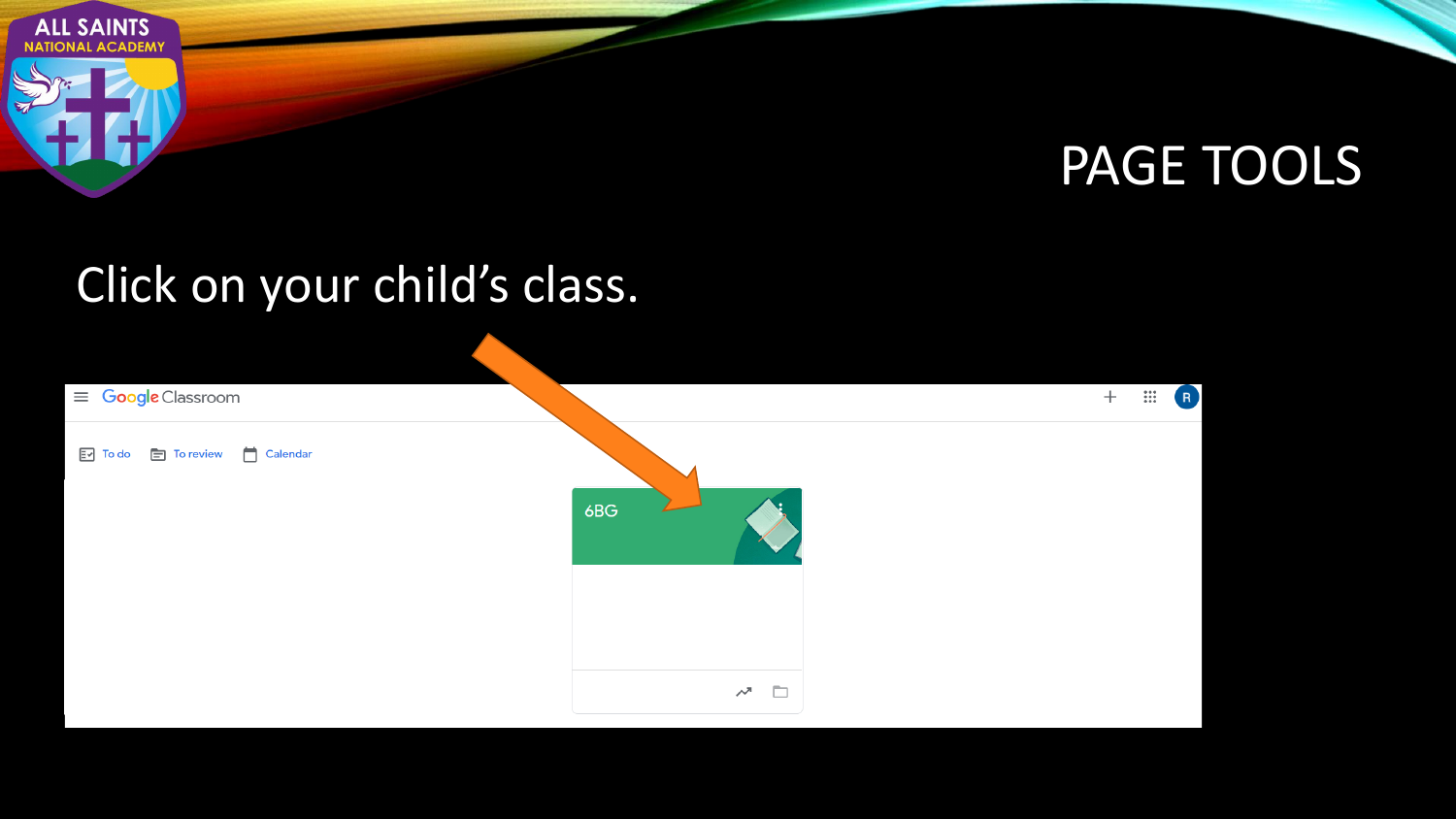## GOOGLE CLASSROOM'S PAGE TOOLS



**ALL SAINTS** 

**NAL ACADEMY**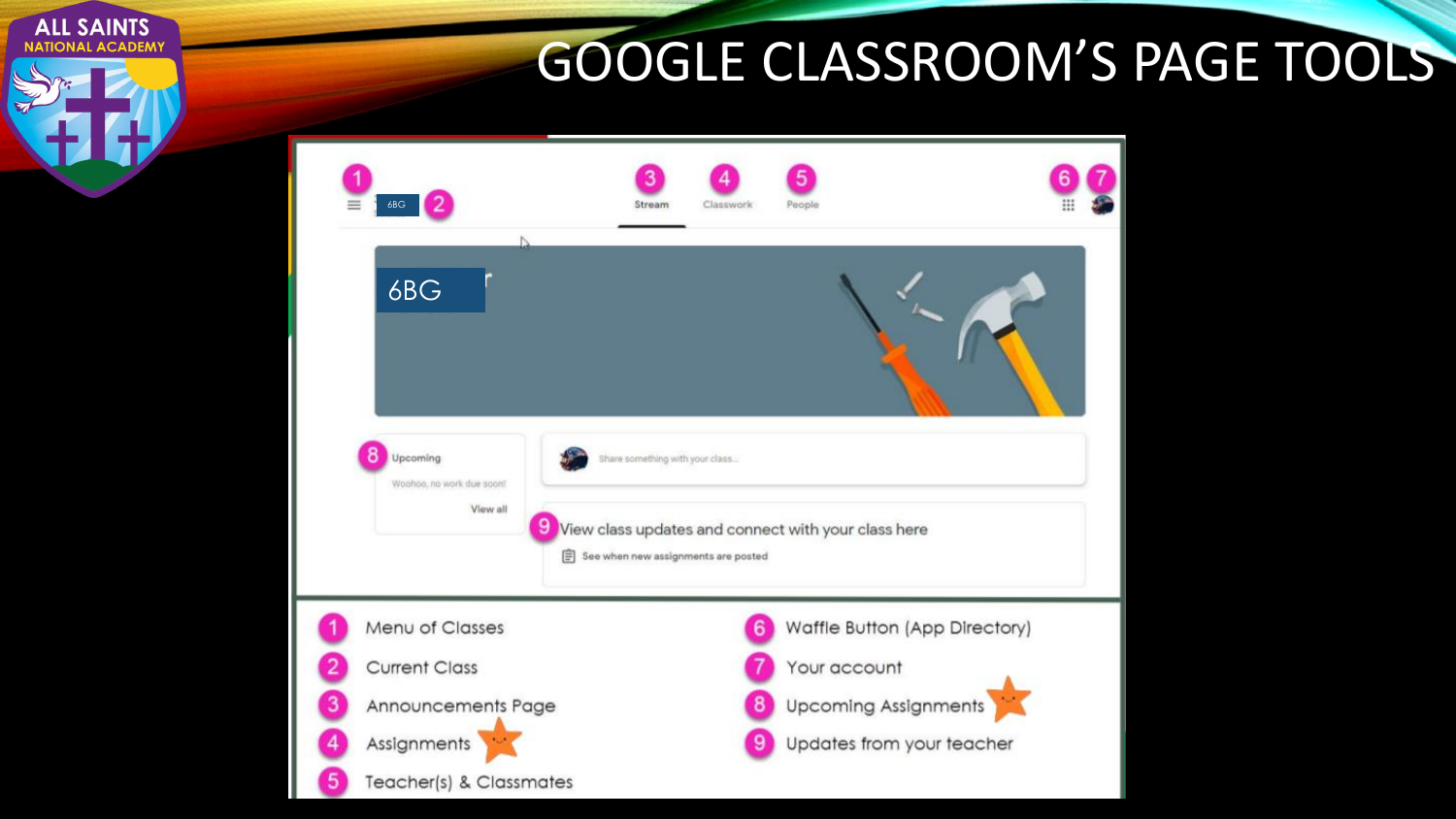#### STREAM WITHIN GOOGLE CLASSROOM

This is where your child will see posts from their teachers. Posts may contain links to websites, classwork set by your child's teacher or simple communications between all the members of the class. Posts are always monitored by your child's teacher, as are any accompanying comments made by individuals, so we ask that children only use this feature if they are asking a question about their work or responding sensibly

**ALL SAINTS** 

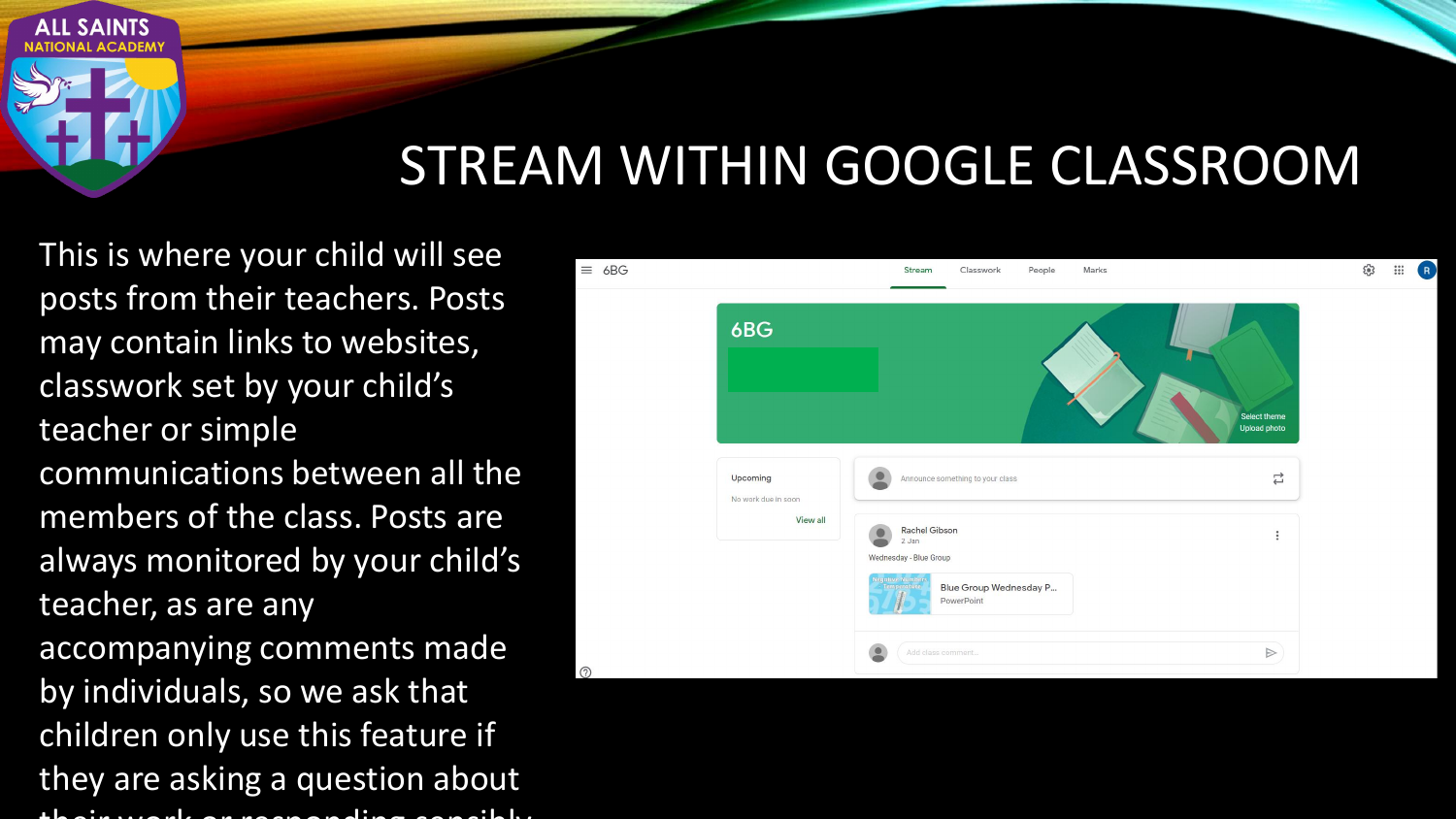#### CLASSWORK WITHIN GOOGLE CLASSROOM

This is where your child will access curriculum content set by the teacher. This is the best way of accessing the content set rather than having to worry about searching on the Stream.

**ALL SAINTS** 

Classwork will be added regularly and may have a due date for completion. Teachers will be able to see your child's progress and support them where necessary and can add comments to the children's work.

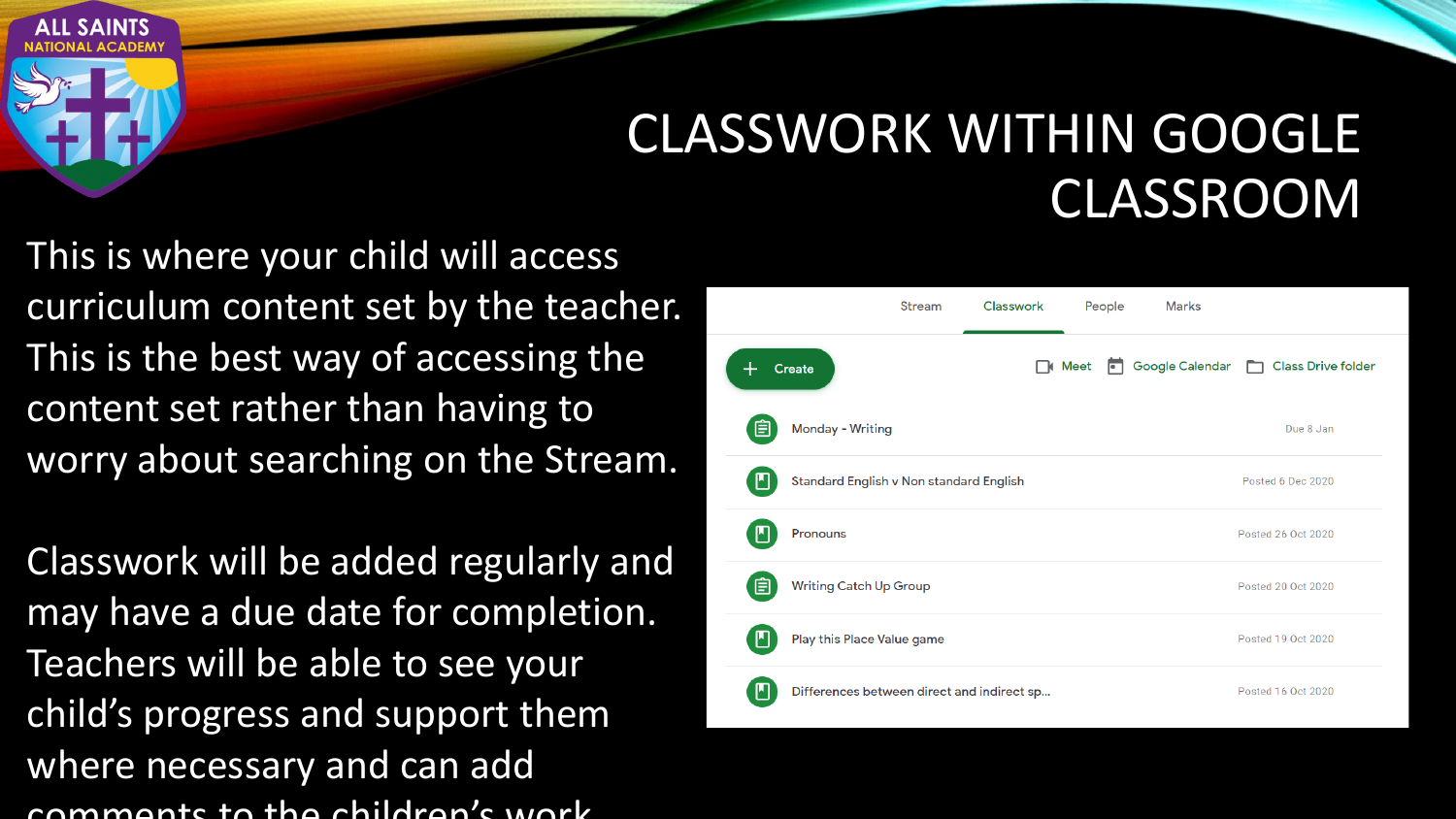#### GOOGLE CLASSROOM

We would suggest that after accessing your child's classroom, you and your child familiarise yourself with the online learning platform together. This is where teachers will be posting learning resources and a range of assignments throughout the period of home learning, so students should 'visit' their classrooms regularly to access new learning opportunities. Students should review all learning resources and complete assignments so that the teacher can mark the work, providing feedback and continuing the cycle of personalised teaching and learning.